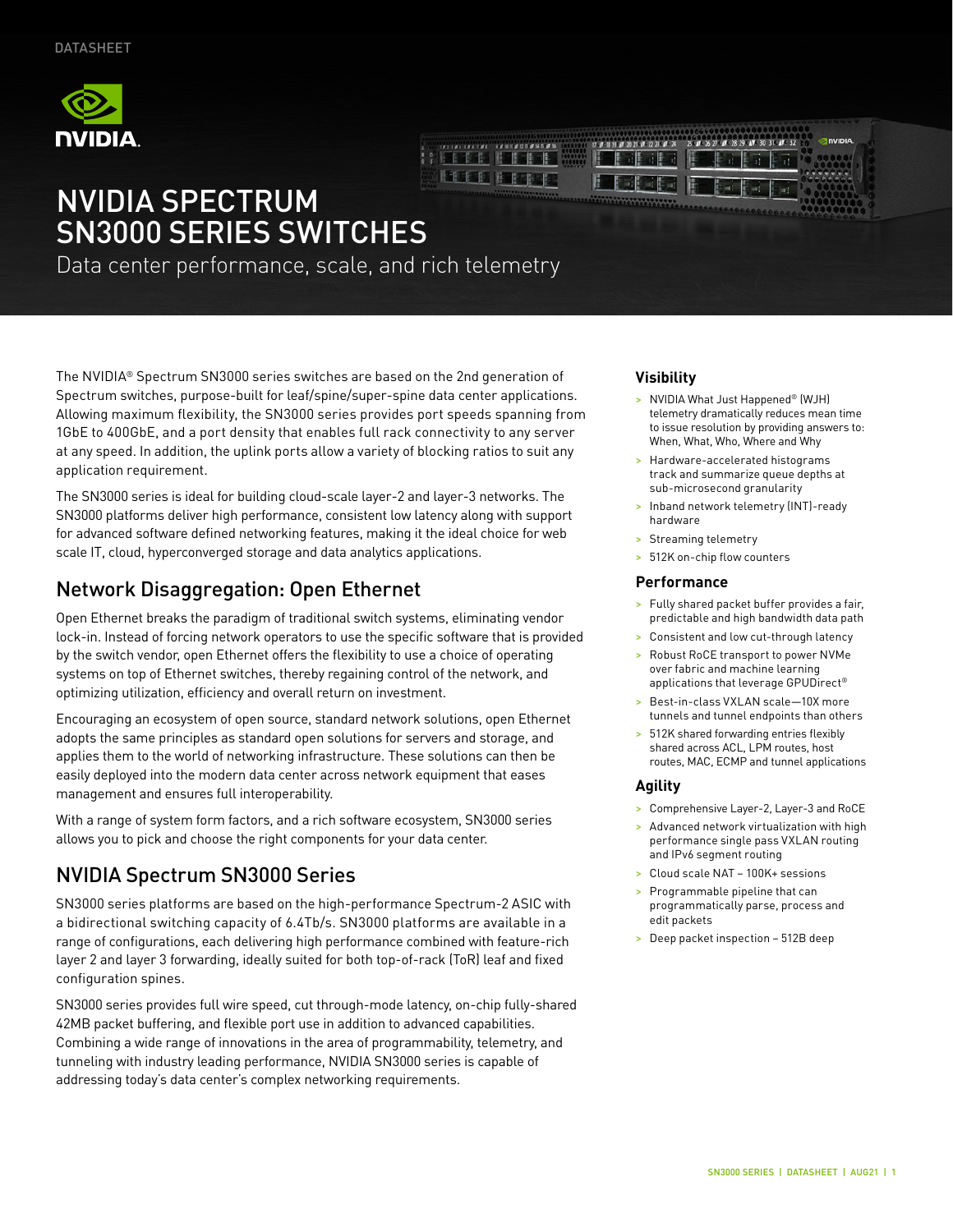| <b>APPLICATIONS</b>                               | <b>OPERATING SYSTEM</b> |                   |
|---------------------------------------------------|-------------------------|-------------------|
| 扁<br>o collecto<br><b><i><u>⊪CFEngine</u></i></b> | <b>DDENT</b><br>CUMULUS |                   |
| <b>WIRANTIS</b><br>NETQ<br><b>Ganglia</b>         | Linux Switch ONYX SINIC | <b>CONTRACTOR</b> |
| <b>NSX</b><br>sflow<br>openstack                  |                         |                   |

*ONIE and NVIDIA Spectrum-2*

#### **SN3700**

SN3700 spine/super-spine offers 32 ports of 200GbE in a compact 1U form factor. It enables connectivity to endpoints at different speeds and carries a throughput of 6.4Tb/s, with a landmark 8.33Bpps processing capacity. As an ideal spine solution, the SN3700 allows maximum flexibility, with port speeds spanning from 10GbE to 200GbE per port.

#### **SN3700C**

SN3700C is a 1U 32-port 100GbE spine that can also be used as a high density 10/25GbE leaf when used with splitter cables. SN3700C allows for maximum flexibility, with ports spanning from 1GbE to 100GbE and port density that enables full rack connectivity to any server at any speed, and a variety of blocking ratios. SN3700C ports are fully splittable to up to 128 x 10/25GbE ports.

The SN3700C-S version is a cyber-resilient data center switch with secured boot functionality. It leverages a Hardware Root-of-Trust (HRoT) to enable advanced authentication mechanisms to verify the switch's BIOS, ONIE and NOS images so that only NVIDIA-authorized images will operate the switch. This protects the switch firmware and critical data from corruption while ensuring the authenticity and integrity of any firmware updates. It can cryptographically detect corrupted firmware and critical data, when the system is first powered on, while the system is running, and following any system updates.

#### **SN3420**

As data-center switching architectures increasingly adopt 100GbE, the SN3420 offers a high-performance, cost-effective way to evolve host connectivity from 10G to 25G. Equipped with 48 ports of 10/25GbE and 12 ports of up to 100GbE in a compact 1U form factor. The SN3420 is an ideal ToR switch platform, delivering a total throughput of up to 2.4 Tb/s with a processing capacity of 3.58 Bpps. The SN3420 enables the seamless use of QSFP28 connections for leaf-spine topology and future-proofing the data center.

### Platform Software Options

SN3000 series platforms are available out of the factory in three different flavors:

- > Pre-installed with NVIDIA Cumulus Linux™, a revolutionary operating system, taking the Linux user experience from servers to switches and providing a rich routing functionality for large scale applications.
- > Pre-installed with NVIDIA Onyx®, a home-grown operating system utilizing common networking user experiences and an industry standard CLI.
- > Bare metal including ONIE image, installable with any ONIE-mounted OS. ONIE-based platforms utilize the advantages of open networking and the NVIDIA Spectrum-2 ASIC capabilities.



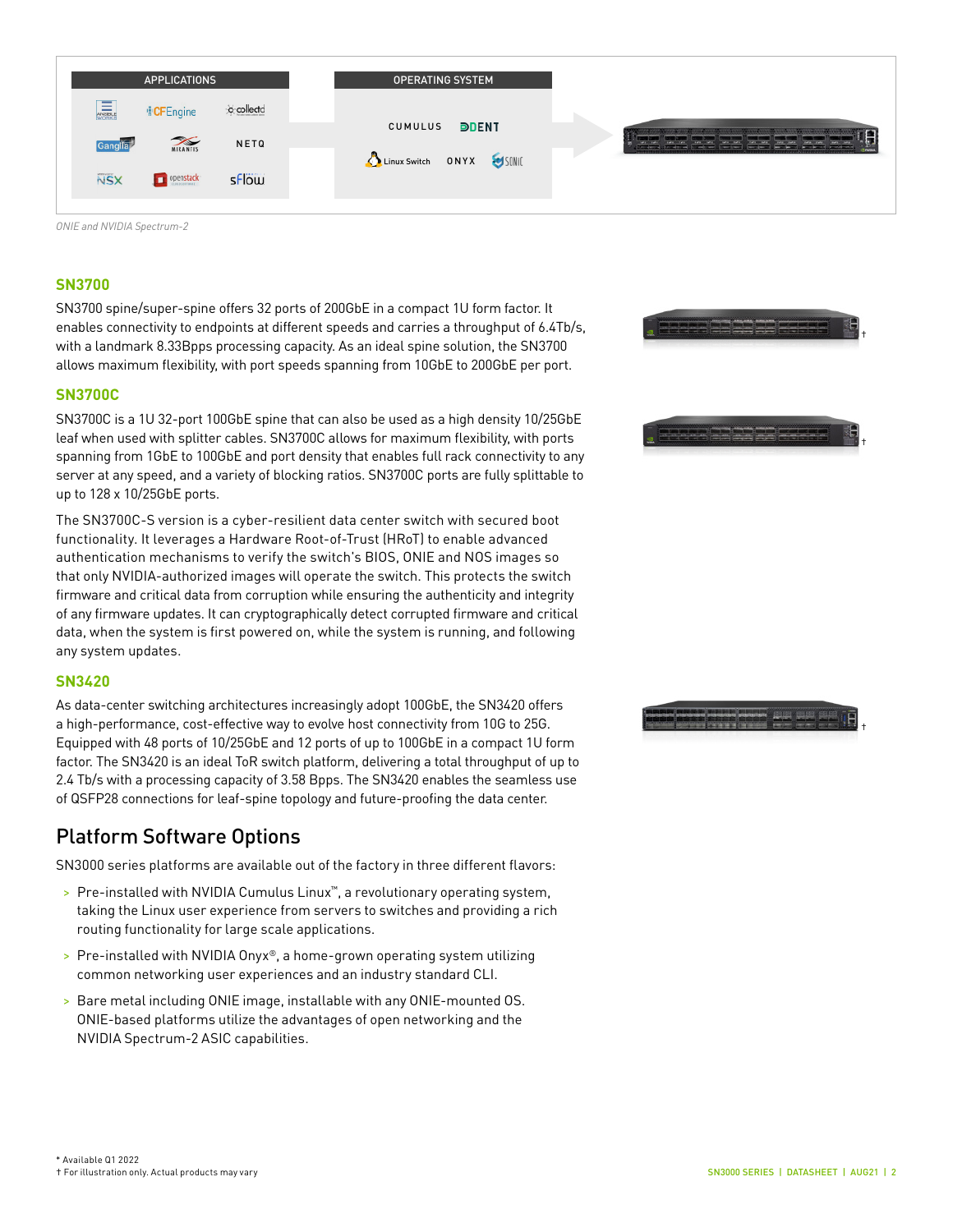## High Availability

SN3000 series switches are designed with the following features for high availability both from a software and hardware perspective:

- > 1+1 hot-swappable power supplies and N+1 hot-swappable fans
- > Color coded PSUs and fans
- > Up to 128x 10/25/50GbE, 64x 100GbE, 32x 200GbE, or 6x 400GbE
- > Multi-chassis LAG for active/active L2 multipathing
- > 64-way ECMP routing for load balancing and redundancy

### SN3000 Series: A Rich Software Ecosystem

#### **NVIDIA Cumulus-Linux**

Cumulus Linux is a powerful open network operating system enabling advanced automation, customization and scalability using web-scale principles like the world's largest data centers. It accelerates networking functions and provides choice from an extensive list of supported switch models including NVIDIA Spectrum based switches. Cumulus Linux was built for automation, scalability and flexibility, allowing you to build data center and campus networks that ideally suits your business needs. Cumulus Linux is the only open network OS that allows you to build affordable and efficient network operations like the world's largest data center operators, unlocking webscale networking for businesses of all sizes.

#### **SONiC**

SONiC was designed for cloud networking scenarios, where simplicity and managing at scale are the highest priority. NVIDIA fully supports the pure open source SONiC from the SONiC community site on all of the SN2000 series switch platforms. With advanced monitoring and diagnostic capabilities, SONiC is a perfect fit for the NVIDIA SN2000 series. Among other innovations, SONiC on the SN3000 series enables finegrained failure recovery and in-service upgrades (ISSU), with zero downtime.

#### **Linux Switch and Dent**

Linux Switch enables users to natively install and use any standard Linux distribution as the switch operating system, such as DENT, a Linux-based networking OS stack that is suitable for campus and remote networking. Linux Switch is based on a Linux kernel driver model for Ethernet switches (Switchdev). It breaks the dependency of using vendor-specific, closed-source software development kits. The open-source Linux driver is developed and maintained in the Linux kernel, replacing proprietary APIs with standard Linux kernel interfaces to control the switch hardware. This allows off-theshelf Linux-based networking applications to operate on Spectrum-based switches for L2 switching and L3 routing, including open source routing protocol stacks, such as FRR (Quagga), Bird and XORP, OpenFlow applications, or user-specific implementations.

#### **NVIDIA Onyx**

NVIDIA is a high performance switch operating system, with a classic CLI interface. Whether building a robust storage fabric, cloud, financial or Media & Entertainment fabric, customers can leverage the flexibility of = Onyx to tailor their network platform to their environment. With built-in workflow automation, monitoring and visibility tools, enhanced high availability mechanisms, and more, Onyx simplifies network processes and workflows, increasing efficiencies, reducing operating expenses and time-to-service.

Onyx leverages the capabilities of the SN3000 series to provide greater scale, state-ofthe-art telemetry, enhanced quality of service (QoS), and exceptional programmability that enables a flexible pipeline supporting both new and legacy protocols, a larger fully-shared buffer, and more.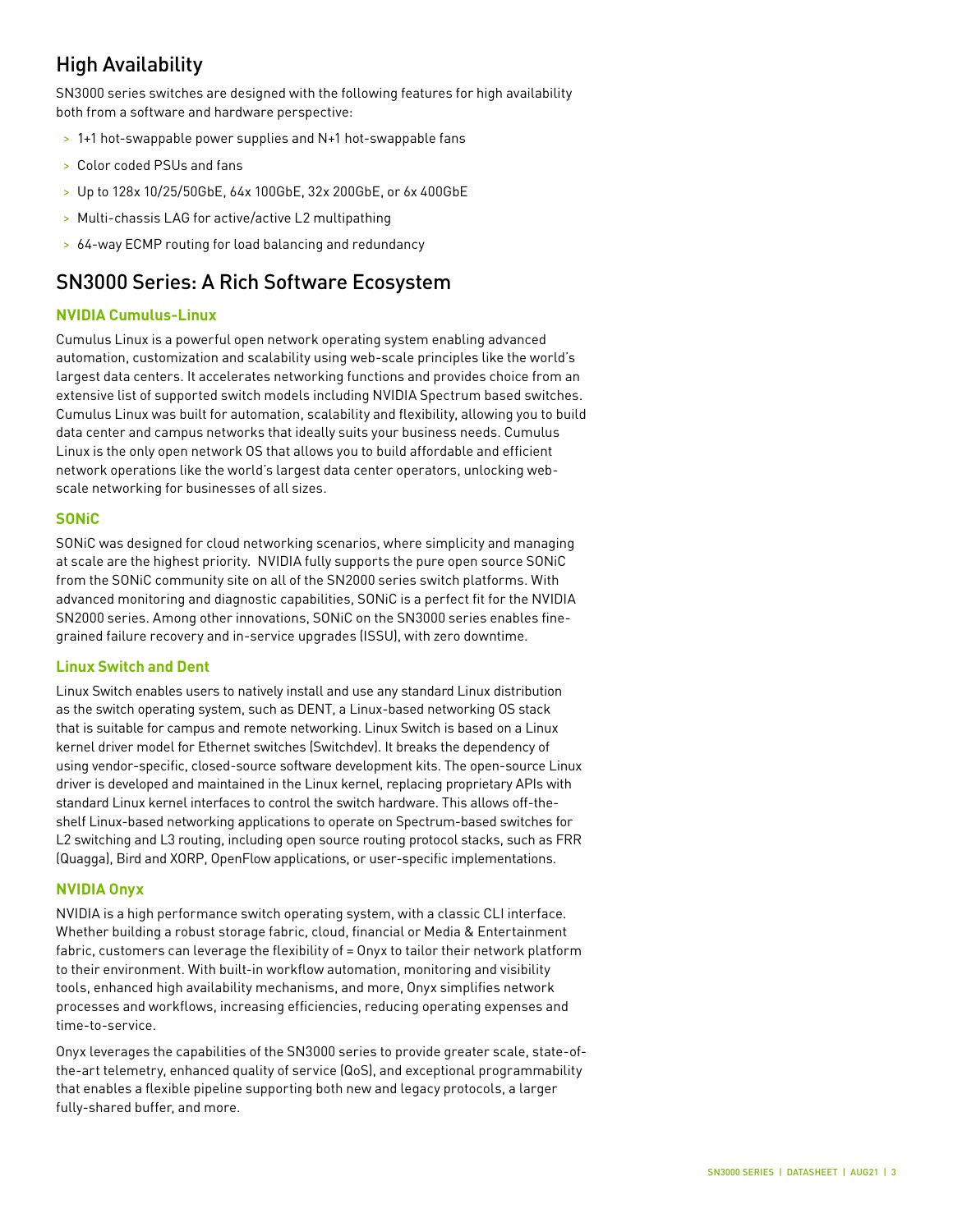#### **NVIDIA Cumulus NetQ**

NVIDIA Cumulus NetQ™is a highly-scalable, modern, network operations tool set that provides visibility, troubleshooting and lifecycle management of your open networks in real time. NetQ delivers actionable insights and operational intelligence about the health of your data center and campus networks — from the container or host, all the way to the switch and port, enabling a NetDevOps approach. NetQ is the leading network operations tool that utilizes telemetry for deep troubleshooting, visibility and automated workflows from a single GUI interface, reducing maintenance and network downtimes. With the addition of full lifecycle management functionality, NetQ now combines the ability to easily upgrade, configure and deploy network elements with a full suite of operations capabilities, such as visibility, troubleshooting, validation, trace and comparative look-back functionality.

#### **ONIE**

The open network install environment (ONIE) is an open compute project open source initiative driven by a community to define an open "install environment" for bare metal network switches, such as the NVIDIA SN3000 series. ONIE enables a bare metal network switch ecos ystem where end users have a choice of different network operating systems.

#### **Docker Containers**

NVIDIA fully supports the running of third party containerized applications on the switch system itself. The third party application has complete access to the baremetal switch via its direct access to the SDK. The switch has tight controls over the amount of memory and CPU cycles each container is allowed to use, along with fine grained monitoring of those resources.



*Docker Containers Support* 

## NVIDIA Spectrum-2: Build Your Cloud Without Compromise

#### **Groundbreaking Performance**

Packet buffer architecture has a major impact on overall switch performance. The Spectrum-2 packet buffer is fully shared across all ports, supporting cut-through line rate traffic from all ports, without compromising scale or features. With its fast packet buffer, Spectrum-2 is able to provide a high-performance fair and bottleneckfree data path for mission-critical applications.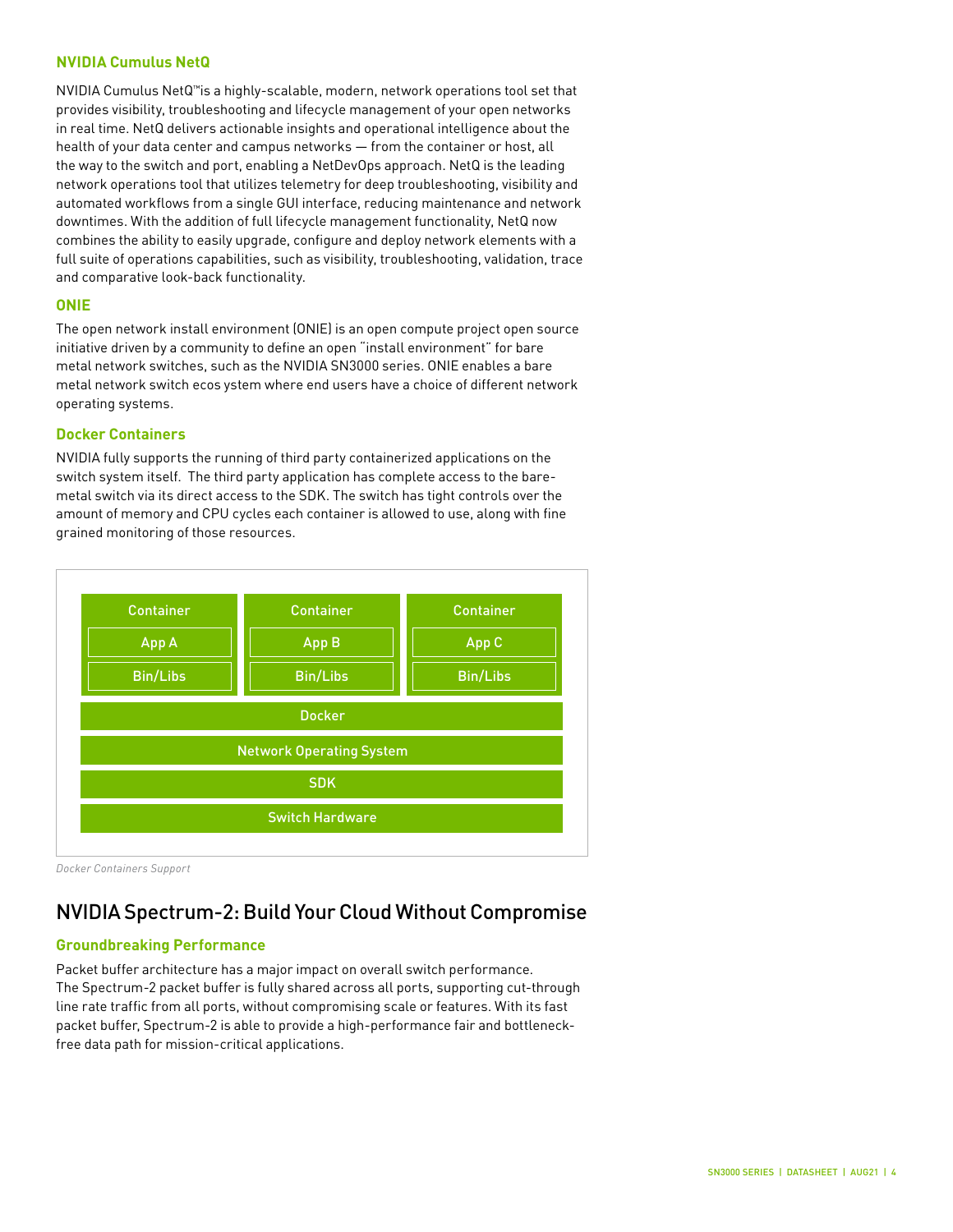#### **Pervasive Visibility**

Spectrum-2 provides deep and contextual network visibility, which enables network operators to proactively manage issues and reduce mean time to recovery/innocence. The What Just Happened (WJH) Spectrum feature leverages the underlying silicon and software capability to provide granular and event-triggered information about infrastructure issues. In addition, the rich telemetry information from Spectrum-2 is readily available via open APIs that are integratable with third party software tools and workflow engines.

#### **Unprecedented Agility**

For modern data center infrastructure to be software defined and agile, both its compute and network building blocks need to be agile. Spectrum-2 features a unique feature rich and efficient packet processing pipeline that offers data center network virtualization features without compromising on performance or scale. Spectrum-2 is a programmable pipeline and a deep packet parser/editor (can process payload up to the first 512B). Spectrum-2 supports single pass VXLAN routing as well as bridging. Additionally, Spectrum-2 supports advanced virtualization features such as IPv6 segment routing, and network address translation (NAT).

#### **Massive scale**

The number of endpoints in the data center is increasing exponentially. With the current shift from virtual machine-based architectures to container-based architectures, the high-scale forwarding tables required by modern data centers and mega-clouds increase by up to an order of magnitude or more. To answer these needs for scalability and flexibility,Spectrum-2 uses intelligent algorithms and efficient resource sharing, and supports unprecedented forwarding table, counters and policy scale.

Fine-grained resource allocation to fit all specific needs, allowing up to 512K entries to be dynamically shared across MAC, ARP, IPv4/IPv6 routes, ACLs, ECMP, and Tunnels.

An innovative algorithmic TCAM optimized for data centers and cloud environments, which can scale the number of rules to up to half a million rules.

#### **End-To-End Solution**

The SN3000 series is part of the NVIDIA complete end-to-end solution which provides 1GbE through 400GbE interconnectivity within the data center. Other devices in this solution include ConnectX-based network interface cards and LinkX copper or fiber cabling.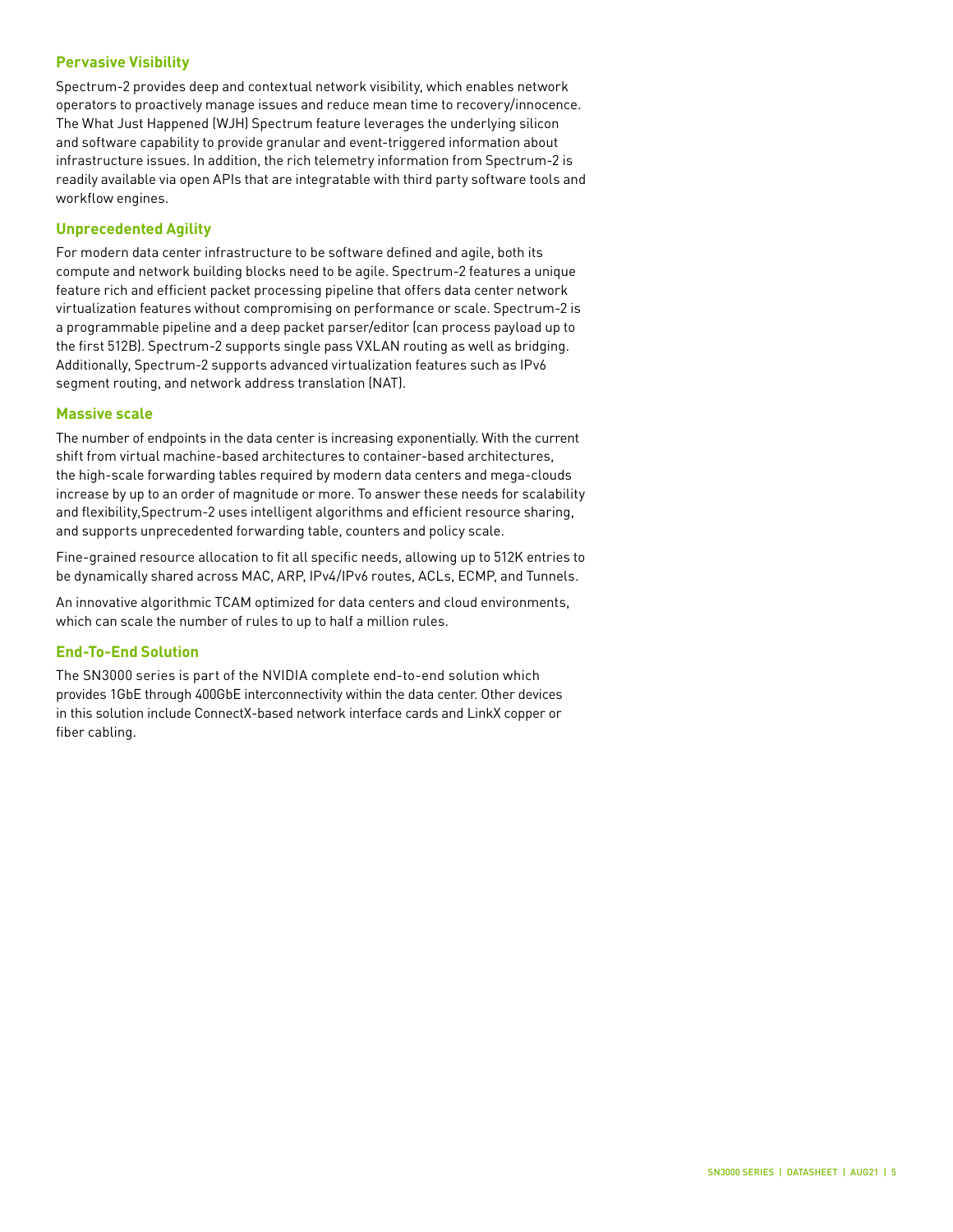## specifications

| <b>Switch Model</b>       | <b>SN3700</b>                                                           | <b>SN3700C</b>                                                                | <b>SN3420</b>                                                           |
|---------------------------|-------------------------------------------------------------------------|-------------------------------------------------------------------------------|-------------------------------------------------------------------------|
| Connectors                | 32 QSFP56 200GbE                                                        | 32 QSFP28 100GbE                                                              | 48 SFP28 25GbE +<br>12 QSFP28 100GbE                                    |
| Max. 400GbE Ports         | $\overline{a}$                                                          | $\overline{\phantom{a}}$                                                      | $\overline{a}$                                                          |
| Max. 200GbE Ports         | 32                                                                      |                                                                               |                                                                         |
| Max. 100GbE Ports         | 64                                                                      | 32                                                                            | 12                                                                      |
| Max. 50GbE Ports          | 128*                                                                    | 64                                                                            | 24                                                                      |
| Max. 40GbE Ports          | 32                                                                      | 32                                                                            | 12                                                                      |
| Max. 25GbE Ports          | 128                                                                     | 128                                                                           | $48 + 48$                                                               |
| Max. 10GbE Ports          | 128                                                                     | 128                                                                           | $48 + 48$                                                               |
| Max. 1GbE Ports           | 128                                                                     | 128                                                                           | $48 + 48$                                                               |
| Throughput                | 12.8Tb/s                                                                | 6.4Tb/s                                                                       | 4.8Tb/s                                                                 |
| Packet Per Second         | 8.33Bpps                                                                | 4.76Bpps                                                                      | 3.58Bpps                                                                |
| Latency                   | 425ns                                                                   | 425ns                                                                         | <b>425ns</b>                                                            |
| CPU                       | Quad-core x86                                                           | Dual-core x86                                                                 | Dual-core x86                                                           |
| System Memory             | 8GB                                                                     | 8GB                                                                           | 8GB                                                                     |
| <b>SSD Memory</b>         | 32GB                                                                    | 32GB                                                                          | 32GB                                                                    |
| Packet Buffer             | 42MB                                                                    | 42MB                                                                          | 42MB                                                                    |
| 100/1000Mb/s Mgmt Ports   | 1                                                                       | $\mathbf{1}$                                                                  | 1                                                                       |
| <b>Serial Ports</b>       | 1 RJ45                                                                  | 1 RJ45                                                                        | 1 RJ45                                                                  |
| <b>USB Ports</b>          | 1                                                                       | 1                                                                             | 1                                                                       |
| Hot-Swap Power Supplies   | 2 (1+1 redundant)                                                       | 2 (1+1 redundant)                                                             | 2 (1+1 redundant)                                                       |
| Hot-Swappable Fans        | 6 (N+1 redundant)                                                       | 4 (N+1 redundant)                                                             | 5 (N+1 redundant)                                                       |
| Reversible Airflow Option | Yes                                                                     | Yes                                                                           | Yes                                                                     |
| Power Supplies            | Frequency: 50-60Hz<br>Input range: 100-264 AC<br>Input current 2.9-4.5A | Frequency: 50-60Hz<br>Input range: 100-264 AC<br>Input current 2.9-4.5A, DC** | Frequency: 50-60Hz<br>Input range: 100-264 AC<br>Input current 2.9-4.5A |
| Size [H x W x D]          | 1.72" x 16.84" x 22"<br>(44mm x 428mm x 559mm)                          | $1.72$ " x $16.84$ " x $22$ "<br>(44mm x 428mm x 559mm)                       | $1.72$ " x $16.84$ " x $17$ "<br>(44mm x 428mm x 432mm)                 |
| Weight                    | 11.1kg (24.5lb)                                                         | 11.1kg (24.5lb)                                                               | 8.5kg (18.73lb)                                                         |

\* Available in Q1 2022

## **Compliance**

| <b>Standards Compliance</b> |                                                      |
|-----------------------------|------------------------------------------------------|
| Safety                      | CB, CE, cTUVus, CU                                   |
| EMC                         | CE, ICES, FCC, RCM, VCCI                             |
| <b>Operating Conditions</b> | Operating: 0°C to 40°C; Non-Operating: -40°C to 70°C |
| <b>Relative Humidity</b>    | 5% to 85%                                            |
| <b>Operating Altitude</b>   | $0 - 3050m$                                          |
| <b>RoHS</b>                 | <b>RoHS</b> compliant                                |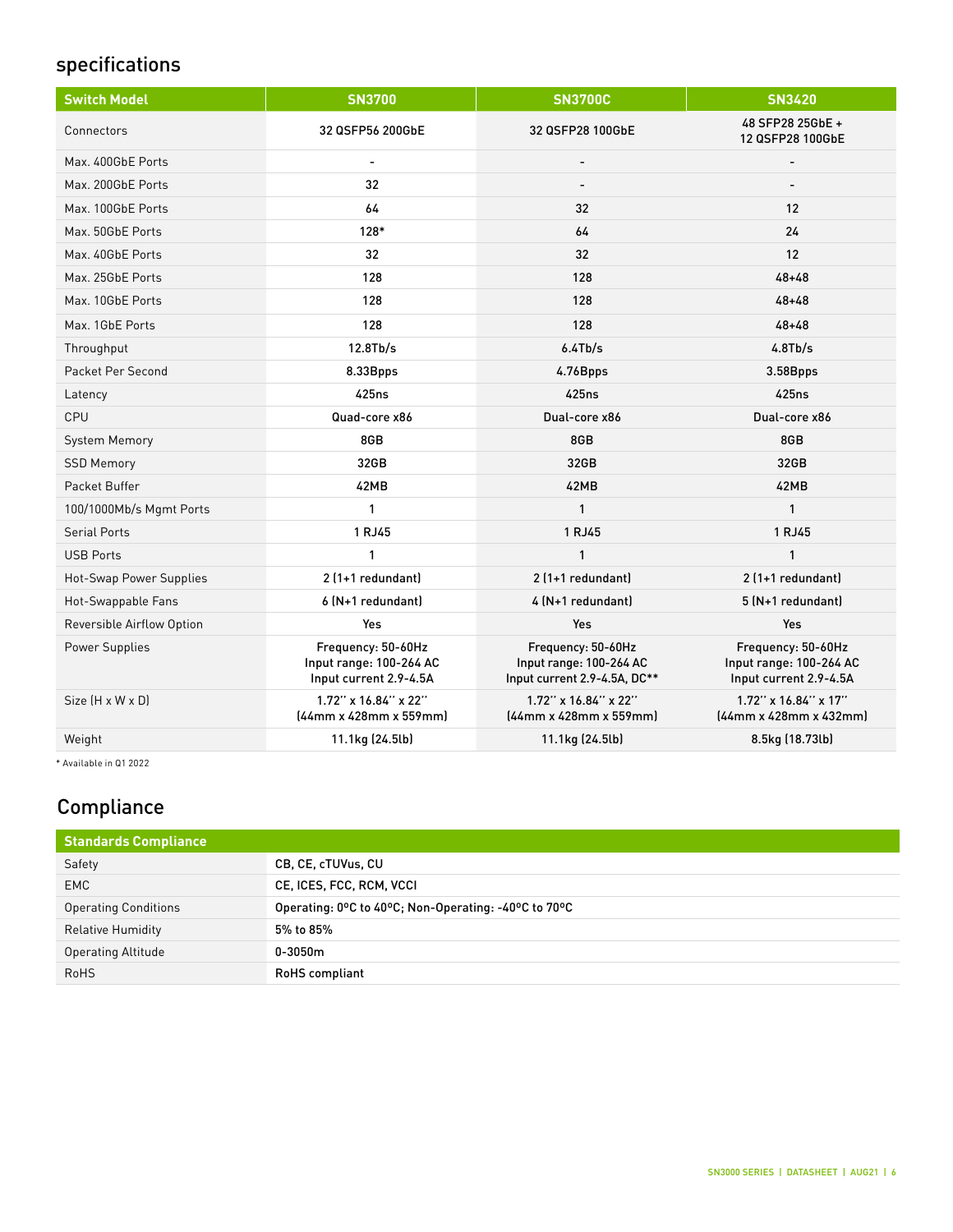## Supported Transceivers and Cables

| <b>Supported Transceivers</b><br>and Cables | <b>Interface Type</b>      | <b>Description</b>        | <b>SKU</b>            |
|---------------------------------------------|----------------------------|---------------------------|-----------------------|
|                                             | 100BASE-CR4 copper         | 0.5m-5m LSZH DAC          | MCP1600-C0xxxxxx      |
|                                             | 100BASE-AOC                | 3m-100m                   | MFA1A00-CXXX          |
|                                             | 100BASE-SR4                | 850nm, MPO, up to 100m    | MMA1B00-C100D         |
|                                             | 100BASE-PSM4               | 1310nm, MPO, up to 500m   | MMS1C10-CM            |
|                                             | 100BASE-LR4                | 1310nm, LC-LC, up to 10km | MMA1L10-CR            |
|                                             | 100BASE-CWDM4              | 1310nm, LC-LC, up to 2km  | MMA1L30-CM            |
| 100GbE                                      | 100BASE-SWDM4              | 850nm, LC-LC, up to 100m  | FTLC9152RGPL          |
| QSFP28                                      | 100BASE-ER                 | 1310nm, LC-LC, up to 40km | SPQ-CE-ER-CDFL-M      |
|                                             | 100BASE-DR1                | 1310nm, LC-LC, up to 500m | MMS1V70-CM            |
|                                             | 100GbE to 4 x 25GbE SFP28  | 1m-5m DAC                 | MCP7F00-A0xxxxxx      |
|                                             | 100GbE to 4 x 25GbE SFP28  | 3m-30m AOC                | MFA7A50-Cxxx          |
|                                             | 100GbE to 2 x 50GbE QSFP28 | 1m-5m DAC                 | MCP7H00-G0xxxxxxx     |
|                                             | 100GbE to 2 x 50GbE QSFP28 | 3m-20m AOC                | MFA7A20-Cxxx          |
|                                             | 100GbE to 25GbE            | QSA28 pluggable adapter   | MAM1000A-0SA28        |
|                                             | 50GBASE-SR                 | 850nm, LC, up to 100m     | <b>Contact NVIDIA</b> |
| 50GbE PAM4<br>SFP <sub>56</sub>             | 50GBASE-AOC                | 850nm, LC, up to 100m     | <b>Contact NVIDIA</b> |
|                                             | 50GBASE-CR (DAC)           | Up to 2.5m, DAC           | MCP2M50-G0xxxxxxx     |
|                                             | 40BASE-CR4                 | 1m-5m DAC                 | MC2210130-00X         |
|                                             | 40BASE-AOC                 | 3m-100m                   | MC2210310-XXX         |
|                                             |                            | 850nm, MPO, up to 100m    | MMA1B00-B150D         |
| 40GbE<br>QSFP                               | 40BASE-SR4                 | 850nm, MPO, up to 300m    | MC2210411-SR4E        |
|                                             | 40BASE-LR4                 | 1310nm, LC-LC, up to 10km | MC2210511-LR4         |
|                                             | 40GbE to 4 x 10GbE         | 1m-5m DAC                 | MC26091XX-00X         |
|                                             | 40GbE to 10GbE             | QSA pluggable adapter     | <b>MAM1000A-QSA</b>   |
|                                             | 25BASE-CR                  | $0.5m-5m$ DAC             | MCP2M00-A0xxxxxxx     |
| 25GbE                                       | 25BASE-AOC                 | 3m-100m                   | MFA2P10-AXXX          |
| SFP28                                       | 25BASE-SR                  | 850nm, LC-LC, up to 100m  | MMA2P00-AS            |
|                                             | 25BASE-LR                  | 1310nm, LC-LC, up to 10km | MMA2L20-AR            |
|                                             | 10BASE-CR                  | 1m-7m DAC                 | MC3309xxx-00X         |
| 10GbE                                       | 10BASE-SR                  | 850nm, LC-LC, up to 300m  | MFM1T02A-SR           |
|                                             | 10BASE-LR                  | 1310nm, LC-LC, up to 10km | MFM1T02A-LR           |

\*Available in Q4 2021

## Ordering Information

| <b>SKUs</b>          |                                                                                                                                                                      |
|----------------------|----------------------------------------------------------------------------------------------------------------------------------------------------------------------|
|                      | MSN3700 Series: 32 Ports of up to 200GbE                                                                                                                             |
| MSN3700-VS2F         | NVIDIA Spectrum-2 based 200GbE 1U Open Ethernet Switch with NVIDIA Onyx, 32 QSFP56 ports, 2 Power Supplies (AC),<br>Standard depth, x86 CPU, P2C airflow, Rail Kit   |
| <b>MSN3700-VS2R</b>  | NVIDIA Spectrum-2 based 200GbE 1U Open Ethernet Switch with NVIDIA Onyx, 32 QSFP56 ports, 2 Power Supplies (AC),<br>Standard depth, x86 CPU, C2P airflow, Rail Kit   |
| MSN3700-VS2FC        | NVIDIA Spectrum-2 based 200GbE 1U Open Ethernet Switch with Cumulus Linux, 32 QSFP56 ports, 2 Power Supplies (AC),<br>Standard depth, x86 CPU, P2C airflow, Rail Kit |
| <b>MSN3700-VS2RC</b> | NVIDIA Spectrum-2 based 200GbE 1U Open Ethernet Switch with Cumulus Linux, 32 QSFP56 ports, 2 Power Supplies (AC),<br>Standard depth, x86 CPU, C2P airflow, Rail Kit |
| MSN3700-VS2F0        | NVIDIA Spectrum-2 based 200GbE 1U Open Ethernet Switch with ONIE, 32 QSFP56 ports, 2 Power Supplies (AC), Standard<br>depth, x86 CPU, P2C airflow, Rail Kit          |
| MSN3700-VS2RO        | NVIDIA Spectrum-2 based 200GbE 1U Open Ethernet Switch with ONIE, 32 QSFP56 ports, 2 Power Supplies (AC), Standard<br>depth, x86 CPU, C2P airflow, Rail Kit          |